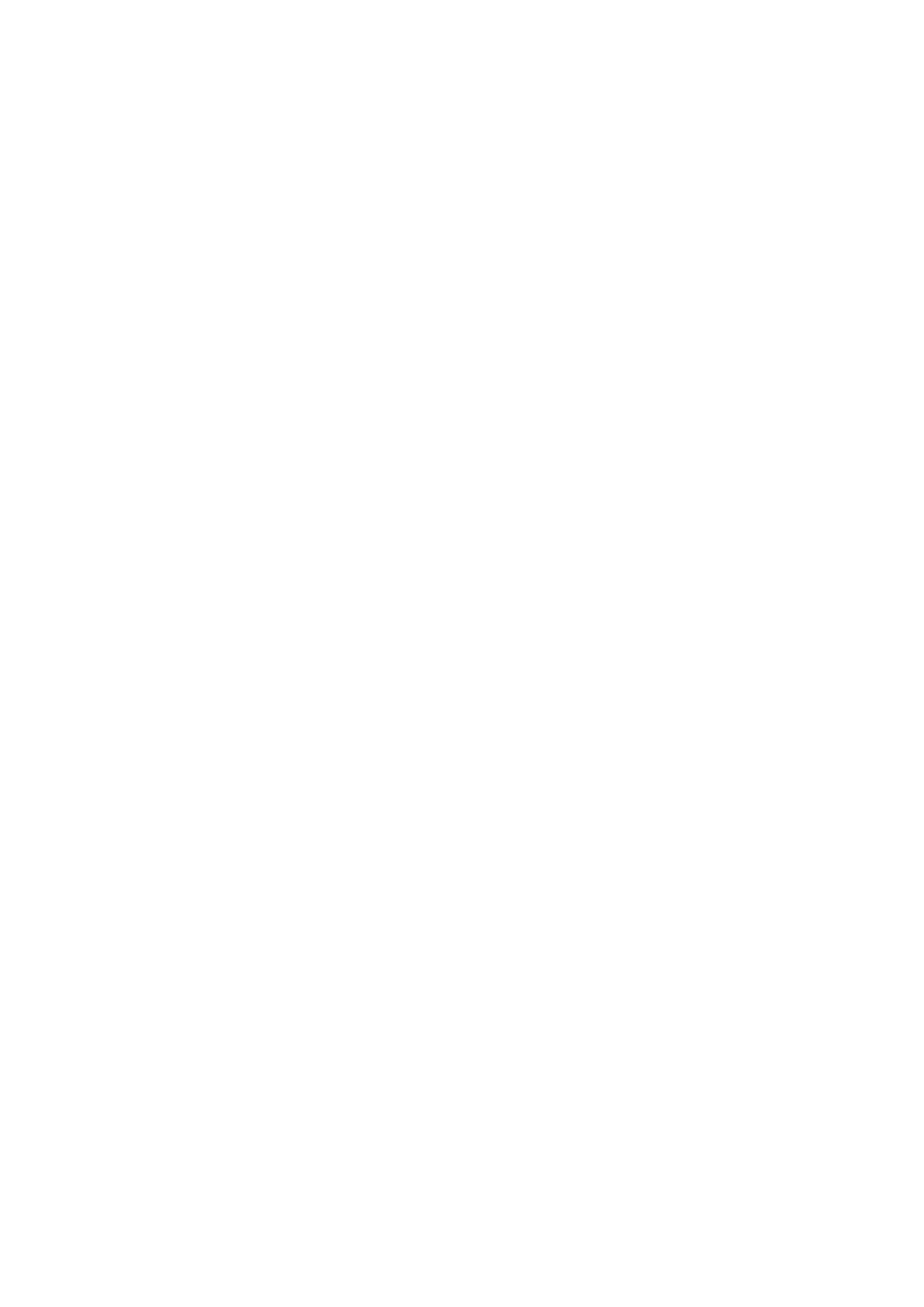#### **AGENDA**

#### Page Nos.

#### **Remote Meeting Details**

This meeting will be held in a remote manner in accordance with the Local Authorities and Police and Crime Panels (Coronavirus) (Flexibility of Local Authority and Police and Crime Panel Meetings) (England and Wales) Regulations 2020.

The meeting will be live streamed on the Council's social media platforms to enable access for the Press and Public.

- 1. Apologies for Absence
- 2. Declarations of Interest by Members and Officers
- 3. Declaration of any Intentions to Record the Meeting
- 4. Minutes of the meeting held on 2 February 2021 5 7

#### **Part 1 - Items for Decision**

| 5.                             | Land North of Halloughton, Southwell 20/01242/FULM                                | $8 - 58$    |
|--------------------------------|-----------------------------------------------------------------------------------|-------------|
| 6.                             | Yorke Drive and Lincoln Road Playing Field, Lincoln Road, Newark<br>20/02484/S73M | $59 - 84$   |
| 7.                             | Land Adjacent 2 Gainsborough Road, Winthorpe 20/02279/FULM                        | $85 - 100$  |
| 8.                             | Land Off Main Street, Balderton 20/01405/FUL                                      | $101 - 129$ |
| 9.                             | Norwood Park, Norwood Park Farm, Halam Road, Southwell 20/02472/FUL               | 130 - 142   |
| 10.                            | Grove Bungalow, Barnby Road, Newark 20/02499/OUTM                                 | 143 - 166   |
| 11.                            | The Lilacs, Front Street, South Clifton 20/02156/HOUSE                            | $167 - 174$ |
| 12.                            | The Lilacs, Front Street, South Clifton 20/02157/LBC                              | 175 - 180   |
| 13.                            | Review: Scheme of Delegation                                                      | 181 - 198   |
| Part 2 - Items for Information |                                                                                   |             |
| 14.                            | Appeals Lodged                                                                    | 199 - 200   |
| 15.                            | <b>Appeals Determined</b>                                                         | $201 - 212$ |
|                                |                                                                                   |             |

**Part 3 - Statistical and Performance Review Items**